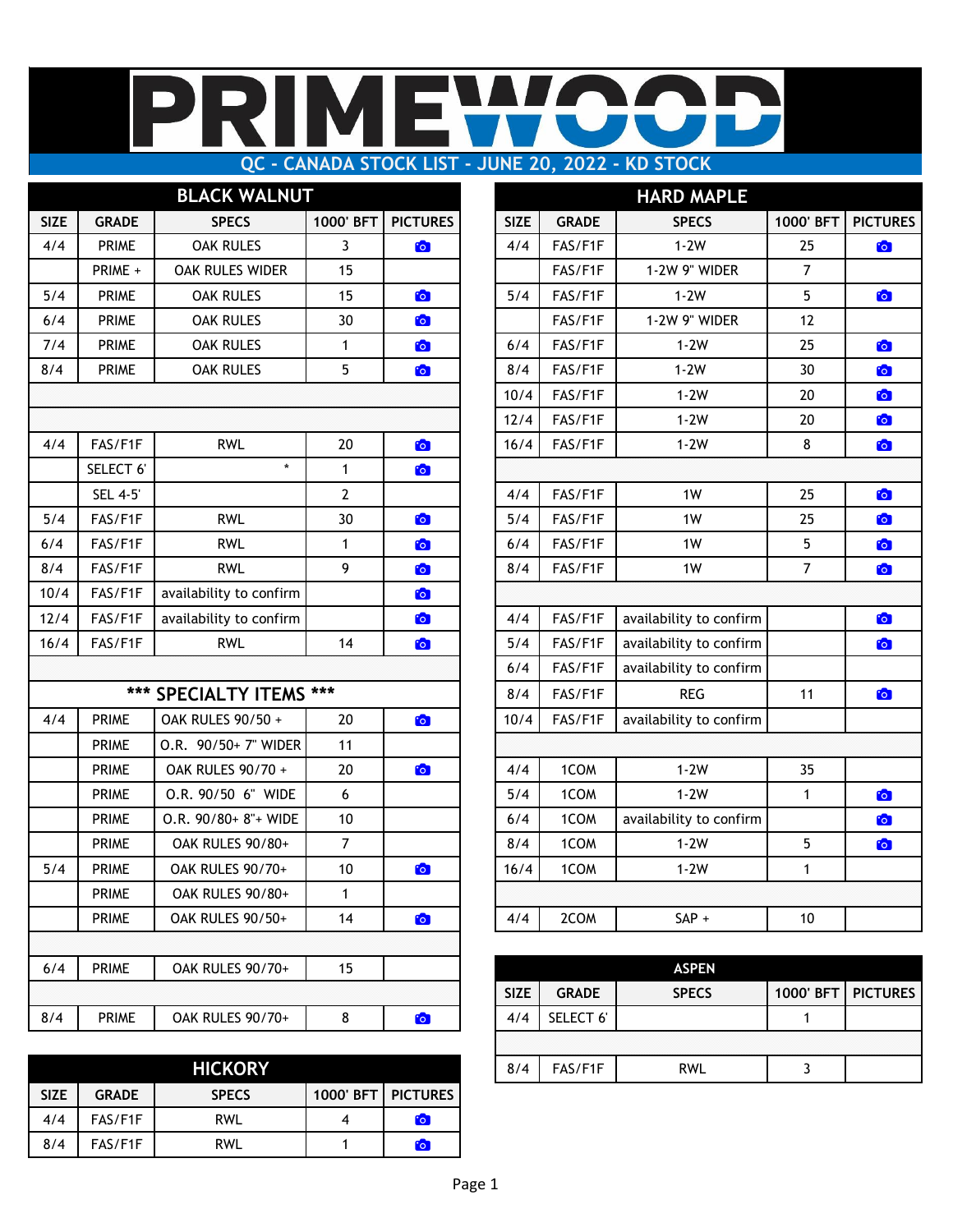## IMI R E I **QC - CANADA STOCK LIST - JUNE 20, 2022 - KD STOCK**

|             |              | <b>RED OAK</b>          |                |                 |             |              | <b>WHITE OAK</b>        |                |              |
|-------------|--------------|-------------------------|----------------|-----------------|-------------|--------------|-------------------------|----------------|--------------|
| <b>SIZE</b> | <b>GRADE</b> | <b>SPECS</b>            | 1000' BFT      | <b>PICTURES</b> | <b>SIZE</b> | <b>GRADE</b> | <b>SPECS</b>            | 1000' BFT      | <b>PICTU</b> |
| 4/4         | FAS/F1F      | <b>RWL</b>              | 18             | $\bullet$       | 4/4         | FAS/F1F      | <b>RWL</b>              | 25             | <b>io</b>    |
|             | FAS/F1F      | 7' ONLY                 | $\mathbf{1}$   | <b>C</b>        |             | SELECT6'     |                         | 18             | <b>io</b>    |
|             | FAS/F1F      | $9" + WIDE$             | 20             | $\bullet$       |             | FAS/F1F      | 10" WIDER               | 3              |              |
|             | FAS/F1F      | 10" + WIDE              | $\overline{7}$ |                 | 5/4         | FAS/F1F      | <b>RWL</b>              | 25             | O            |
|             | SELECT6'     |                         | 5              | $\bullet$       | 6/4         | FAS/F1F      | availability to confirm |                | b            |
| 5/4         | FAS/F1F      | <b>RWL</b>              | 30             | <b>C</b>        | 8/4         | FAS/F1F      | <b>RWL</b>              | 17             | <b>io</b>    |
|             | FAS/F1F      | 6" WIDE                 | 5              |                 |             | SELECT6'     |                         | $\mathbf{1}$   | to           |
| 6/4         | FAS/F1F      | <b>RWL</b>              | 30             | $\bullet$       | 10/4        | FAS/F1F      | availability to confirm |                |              |
| 7/4         | FAS/F1F      | <b>RWL</b>              | 6              |                 | 12/4        | FAS/F1F      | <b>RWL</b>              | $\mathbf{1}$   | <b>io</b>    |
| 8/4         | FAS/F1F      | <b>RWL</b>              | 6              | $\bullet$       |             |              |                         |                |              |
| 10/4        | FAS/F1F      | <b>RWL</b>              | 1              | $\bullet$       | 4/4         | 1COM         | <b>RWL</b>              | $\mathbf{1}$   | <b>io</b>    |
|             |              |                         |                |                 | 5/4         | 1COM         | <b>RWL</b>              | $\overline{2}$ | <b>io</b>    |
| 4/4         | 1COM         | <b>RWL</b>              | 14             | $\bullet$       | 6/4         | 1COM         | availability to confirm |                | b            |
| 5/4         | 1COM         | <b>RWL</b>              | 6              | $\bullet$       | 10/4        | 1COM         | <b>RWL</b>              | $\mathbf{1}$   | <b>io</b>    |
| 6/4         | 1COM         | <b>RWL</b>              | 9              | $\bullet$       |             |              |                         |                |              |
| 8/4         | 1COM         | availability to confirm |                | $\bullet$       | 4/4         | 2COM         | <b>RWL</b>              | $\mathbf{1}$   | to           |
| 10/4        | 1COM         | <b>RWL</b>              | $\mathbf{1}$   |                 | 5/4         | 2COM         | <b>RWL</b>              | $\overline{2}$ | <b>io</b>    |
|             |              |                         |                |                 |             |              |                         |                |              |
| 4/4         | 2-3COM       | <b>RWL</b>              | 6              |                 |             |              | <b>BASSWOOD</b>         |                |              |
| 5/4         | 2COM         | <b>RWL</b>              | 3              | $\bullet$       | <b>SIZE</b> | <b>GRADE</b> | <b>SPECS</b>            | 1000' BFT      | <b>PICTU</b> |
| 6/4         | 2COM         | <b>RWL</b>              | $\mathbf{1}$   | $\bullet$       | 4/4         | FAS/F1F      | availability to confirm |                | <b>D</b>     |
| 8/4         | 2COM         | availability to confirm |                | $\bullet$       | 5/4         | FAS/F1F      | availability to confirm |                |              |
| 10/4        | 2COM         | <b>RWL</b>              | $\mathbf{1}$   |                 | 6/4         | FAS/F1F      | availability to confirm |                | <b>io</b>    |

|             |              | <b>SOFT MAPLE</b> |           |                 | 10/4        | FAS/F1F      | <b>RWL</b>               | 3              |              |
|-------------|--------------|-------------------|-----------|-----------------|-------------|--------------|--------------------------|----------------|--------------|
| <b>SIZE</b> | <b>GRADE</b> | <b>SPECS</b>      | 1000' BFT | <b>PICTURES</b> | 12/4        | FAS/F1F      | availability to confirm  |                |              |
| 4/4         | FAS/F1F      | $SAP+$            | 20        |                 | 16/4        | FAS/F1F      | availability to confirm  |                |              |
|             | FAS/F1F      | <b>UNS</b>        |           |                 |             |              |                          |                |              |
| 5/4         | FAS/F1F      | $SAP+$            | 20        |                 |             |              | ** THERMO-TREATED ASH ** |                |              |
| 6/4         | FAS/F1F      | UNS/HEAVY SAP+    | 20        |                 | <b>SIZE</b> | <b>GRADE</b> | <b>SPECS</b>             | 1000' BFT      | <b>PICTU</b> |
| 8/4         | FAS/F1F      | UNS/HEAVY SAP+    |           |                 | 4/4         | FAS/F1F      | <b>JUNE</b>              |                |              |
| 10/4        | FAS/F1F      | $SAP+$            | 9         |                 | 5/4         | FAS/F1F      | <b>JUNE</b>              | 2              |              |
|             |              |                   |           |                 | 6/4         | FAS/F1F      | <b>JUNE</b>              | 2              |              |
| 4/4         | 1COM         | $SAP+$            | 6         |                 | 8/4         | FAS/F1F      | <b>JUNE</b>              | $\overline{2}$ |              |
|             |              |                   |           |                 |             |              |                          |                |              |

|             |              | <b>RED OAK</b>          |                 |                 |             |              | <b>WHITE OAK</b>        |                       |                 |
|-------------|--------------|-------------------------|-----------------|-----------------|-------------|--------------|-------------------------|-----------------------|-----------------|
| <b>SIZE</b> | <b>GRADE</b> | <b>SPECS</b>            | 1000' BFT       | <b>PICTURES</b> | <b>SIZE</b> | <b>GRADE</b> | <b>SPECS</b>            | 1000' BFT             | <b>PICTURES</b> |
| 4/4         | FAS/F1F      | <b>RWL</b>              | 18              | $\bullet$       | 4/4         | FAS/F1F      | <b>RWL</b>              | 25                    | $\bullet$       |
|             | FAS/F1F      | 7' ONLY                 |                 | $\bullet$       |             | SELECT6'     |                         | 18                    | $\bullet$       |
|             | FAS/F1F      | 9" + WIDE               | 20              | $\bullet$       |             | FAS/F1F      | 10" WIDER               | 3                     |                 |
|             | FAS/F1F      | 10" + WIDE              | $\overline{7}$  |                 | 5/4         | FAS/F1F      | <b>RWL</b>              | 25                    | $\bullet$       |
|             | SELECT6'     |                         | $5\phantom{.0}$ | $\bullet$       | 6/4         | FAS/F1F      | availability to confirm |                       | $\bullet$       |
| 5/4         | FAS/F1F      | <b>RWL</b>              | 30              | $\bullet$       | 8/4         | FAS/F1F      | <b>RWL</b>              | 17                    | $\bullet$       |
|             | FAS/F1F      | 6" WIDE                 | $5\phantom{.0}$ |                 |             | SELECT6'     |                         | 1                     | $\bullet$       |
| 6/4         | FAS/F1F      | <b>RWL</b>              | 30              | $\bullet$       | 10/4        | FAS/F1F      | availability to confirm |                       |                 |
| 7/4         | FAS/F1F      | <b>RWL</b>              | 6               |                 | 12/4        | FAS/F1F      | <b>RWL</b>              | 1                     | <b>io</b>       |
| 8/4         | FAS/F1F      | <b>RWL</b>              | 6               | $\bullet$       |             |              |                         |                       |                 |
| 10/4        | FAS/F1F      | <b>RWL</b>              | $\mathbf{1}$    | $\bullet$       | 4/4         | 1COM         | <b>RWL</b>              | 1                     | O               |
|             |              |                         |                 |                 | 5/4         | 1COM         | <b>RWL</b>              | $\overline{2}$        | $\bullet$       |
| 4/4         | 1COM         | <b>RWL</b>              | 14              | $\bullet$       | 6/4         | 1COM         | availability to confirm |                       | $\bullet$       |
| 5/4         | 1COM         | <b>RWL</b>              | 6               | $\bullet$       | 10/4        | 1COM         | <b>RWL</b>              | 1                     | $\bullet$       |
| 6/4         | 1COM         | <b>RWL</b>              | 9               | $\bullet$       |             |              |                         |                       |                 |
| 8/4         | 1COM         | availability to confirm |                 | $\bullet$       | 4/4         | 2COM         | <b>RWL</b>              | 1                     | $\bullet$       |
| 10/4        | 1COM         | <b>RWL</b>              | 1               |                 | 5/4         | 2COM         | <b>RWL</b>              | $\mathbf{2}^{\prime}$ | $\bullet$       |
|             |              |                         |                 |                 |             |              |                         |                       |                 |

| 4/4  | $2 - 3$ COM  | <b>RWL</b>              | 6         |                 |             |              | <b>BASSWOOD</b>         |                |                 |
|------|--------------|-------------------------|-----------|-----------------|-------------|--------------|-------------------------|----------------|-----------------|
| 5/4  | 2COM         | <b>RWL</b>              |           | to              | <b>SIZE</b> | <b>GRADE</b> | <b>SPECS</b>            | 1000' BFT      | <b>PICTURES</b> |
| 6/4  | 2COM         | <b>RWL</b>              |           | <b>io</b>       | 4/4         | FAS/F1F      | availability to confirm |                | $\mathbf{C}$    |
| 8/4  | 2COM         | availability to confirm |           | $\bullet$       | 5/4         | FAS/F1F      | availability to confirm |                |                 |
| 10/4 | 2COM         | <b>RWL</b>              |           |                 | 6/4         | FAS/F1F      | availability to confirm |                | $\bullet$       |
|      |              |                         |           |                 | 8/4         | FAS/F1F      | <b>RWL</b>              | $\overline{4}$ | <b>io</b>       |
|      |              | <b>SOFT MAPLE</b>       |           |                 | 10/4        | FAS/F1F      | <b>RWL</b>              |                | <b>io</b>       |
| SIZE | <b>GRADE</b> | <b>SPECS</b>            | 1000' BFT | <b>PICTURES</b> | 12/4        | FAS/F1F      | availability to confirm |                | $\mathbf{C}$    |
| 4/4  | FAS/F1F      | $SAP+$                  | 20        |                 | 16/4        | FAS/F1F      | availability to confirm |                | $\mathbf{C}$    |
|      |              |                         |           |                 |             |              |                         |                |                 |

| 5/4  | FAS/F1F | $SAP+$         | 20 |  |             |              | ** THERMO-TREATED ASH ** |           |                 |
|------|---------|----------------|----|--|-------------|--------------|--------------------------|-----------|-----------------|
| 6/4  | FAS/F1F | UNS/HEAVY SAP+ | 20 |  | <b>SIZE</b> | <b>GRADE</b> | <b>SPECS</b>             | 1000' BFT | <b>PICTURES</b> |
| 8/4  | FAS/F1F | UNS/HEAVY SAP+ |    |  | 4/4         | FAS/F1F      | <b>JUNE</b>              |           | $\mathbf{G}$    |
| 10/4 | FAS/F1F | $SAP+$         |    |  | 5/4         | FAS/F1F      | <b>JUNE</b>              |           | <b>CO</b>       |
|      |         |                |    |  | 6/4         | FAS/F1F      | <b>JUNE</b>              |           |                 |
| 4/4  | 1COM    | SAP+           | 6  |  | 8/4         | FAS/F1F      | <b>JUNE</b>              |           |                 |
|      |         |                |    |  | 10/4        | FAS/F1F      | <b>JUNE</b>              |           |                 |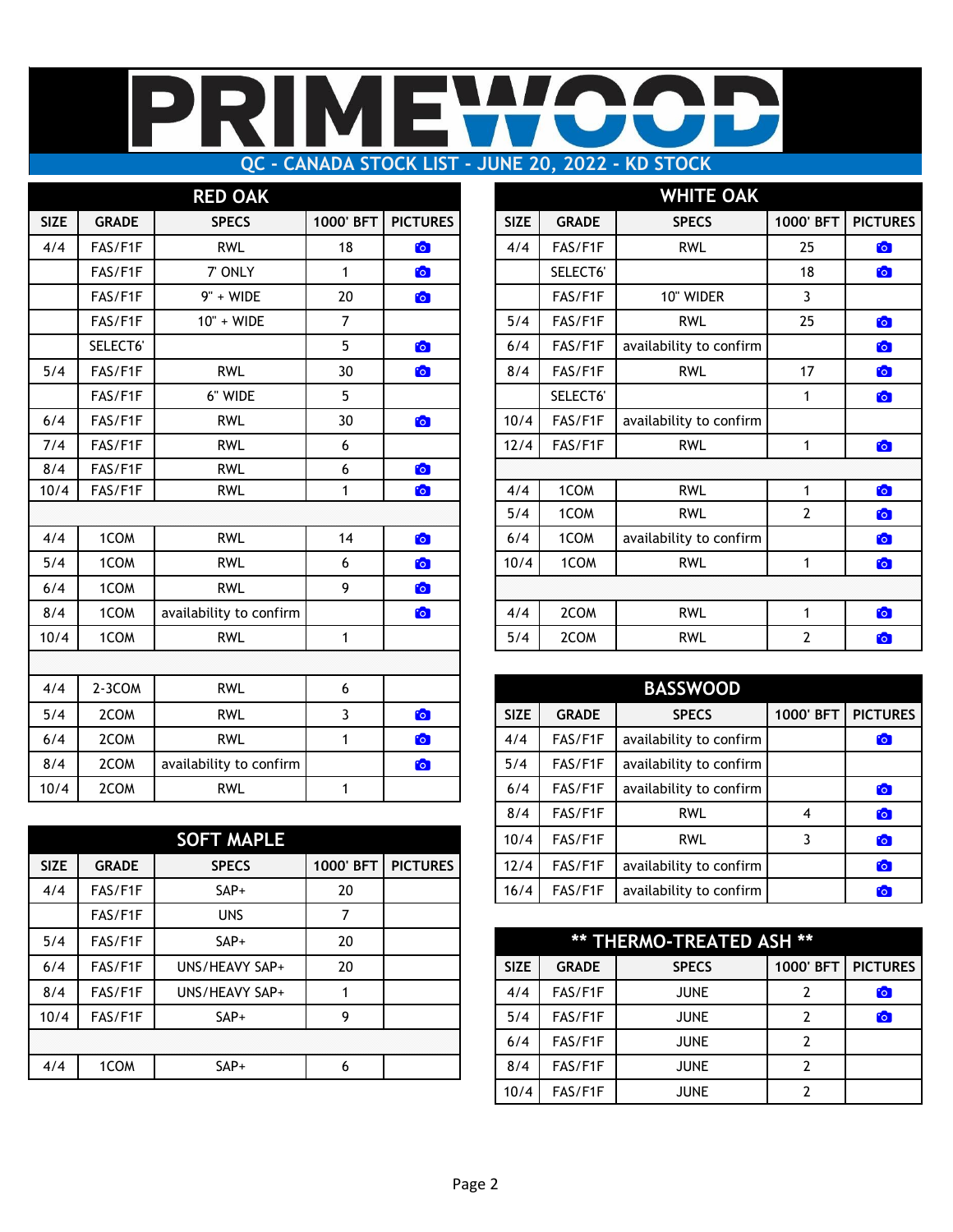## R MI  $\Box$ Π

# **QC - CANADA STOCK LIST - JUNE 20 , 2022 - KD STOCK**

|             |              | <b>GREY ELM</b> |           |                 |             |              | <b>RED ELM</b>          |           |                |
|-------------|--------------|-----------------|-----------|-----------------|-------------|--------------|-------------------------|-----------|----------------|
| <b>SIZE</b> | <b>GRADE</b> | <b>SPECS</b>    | 1000' BFT | <b>PICTURES</b> | <b>SIZE</b> | <b>GRADE</b> | <b>SPECS</b>            | 1000' BFT | <b>PICTU</b>   |
| 4/4         | FAS/F1F      | <b>RWL</b>      |           | $\bullet$       | 4/4         | FAS/F1F      | <b>RWL</b>              | 20        | <b>io</b>      |
| 5/4         | FAS/F1F      | <b>RWL</b>      | 15        | $\bullet$       | 5/4         | FAS/F1F      | <b>RWL</b>              | 20        | <b>C</b>       |
| 6/4         | FAS/F1F      | <b>RWL</b>      | 14        | $\bullet$       | 6/4         | FAS/F1F      | availability to confirm |           | $\bullet$      |
|             |              |                 |           |                 | 8/4         | FAS/F1F      | availability to confirm |           | $\ddot{\circ}$ |
| 4/4         | 1COM         | <b>RWL</b>      | 4         | $\bullet$       | 10/4        | FAS/F1F      | availability to confirm |           | $\bullet$      |
| 5/4         | 1COM         | <b>RWL</b>      |           | $\bullet$       |             |              |                         |           |                |
| 6/4         | 1COM         | <b>RWL</b>      |           | $\bullet$       | 4/4         | 1COM         | availability to confirm |           | $\mathbf{C}$   |
|             |              |                 |           |                 |             |              |                         |           |                |

|             |              | <b>ASH</b>              |                |                 | 8/4         | 1COM         | <b>RWL</b>              | 10                      | O            |
|-------------|--------------|-------------------------|----------------|-----------------|-------------|--------------|-------------------------|-------------------------|--------------|
| <b>SIZE</b> | <b>GRADE</b> | <b>SPECS</b>            | 1000' BFT      | <b>PICTURES</b> |             |              |                         |                         |              |
| 4/4         | FAS/F1F      | <b>UNS</b>              | 6              | <b>C</b>        | 4/4         | 2COM         | availability to confirm |                         | O            |
|             | SELECT6'     | <b>UNS</b>              | 2.5            | $\bullet$       |             |              |                         |                         |              |
| 5/4         | FAS/F1F      | availability to confirm |                | <b>C</b>        |             |              | <b>CHERRY</b>           |                         |              |
| 6/4         | FAS/F1F      | <b>UNS</b>              | $\mathbf{1}$   | $\bullet$       | <b>SIZE</b> | <b>GRADE</b> | <b>SPECS</b>            | 1000' BFT               | <b>PICTU</b> |
| 7/4         | FAS/F1F      | <b>UNS</b>              | 1              | $\bullet$       | 4/4         | FAS/F1F      | <b>RWL</b>              | 31                      | to           |
| 8/4         | FAS/F1F      | <b>UNS</b>              | 6              | <b>C</b>        |             | FAS/F1F      | FAS/F1F 10" WIDER       | 5                       |              |
|             | FAS/F1F      | 10" WIDER UNS           | 6              |                 |             | FAS/F1F      | SAPPY                   | 8                       |              |
| 10/4        | FAS/F1F      | availability to confirm |                | $\bullet$       | 5/4         | FAS/F1F      | availability to confirm |                         | O            |
| 12/4        | FAS/F1F      | availability to confirm |                | $\bullet$       | 6/4         | FAS/F1F      | 90/50                   | $\overline{\mathbf{4}}$ | to           |
| 16/4        | FAS/F1F      | <b>UNS</b>              | $\overline{3}$ | $\bullet$       | 8/4         | FAS/F1F      | 90/50                   | 13                      | <b>io</b>    |
|             |              |                         |                |                 | 10/4        | FAS/F1F      | availability to confirm |                         | <b>io</b>    |
| 4/4         | FAS/F1F      | WHITE 1 FACE +          | $\mathbf{1}$   | $\bullet$       | 12/4        | FAS/F1F      | <b>JULY</b>             | 3                       | <b>io</b>    |
| 5/4         | FAS/F1F      | availability to confirm |                | $\bullet$       |             |              |                         |                         |              |
| 8/4         | FAS/F1F      | availability to confirm |                | $\bullet$       | 4/4         | <b>PRIME</b> | 90/80                   | 12                      | to           |
| 16/4        | FAS/F1F      | WHITE 1 FACE +          | 3              |                 | 5/4         | <b>PRIME</b> | 90/80                   | 13                      | <b>io</b>    |
|             |              |                         |                |                 | 6/4         | <b>PRIME</b> | 90/80                   | 12                      | <b>io</b>    |
| 4/4         | FAS/F1F      | <b>REG</b>              | $\mathbf{1}$   | $\bullet$       | 8/4         | <b>PRIME</b> | 90/80                   | 8                       | <b>io</b>    |
|             | FAS/F1F      | availability to confirm |                |                 |             |              |                         |                         |              |
| 5/4         | FAS/F1F      | availability to confirm |                |                 | 4/4         | 1COM         | 90/80                   | $\mathbf{1}$            | <b>io</b>    |
| 8/4         | FAS/F1F      | availability to confirm |                | $\bullet$       |             | 1COM         | 90/50                   | 6                       |              |
|             |              |                         |                |                 | 5/4         | 1COM         | <b>RWL</b>              | 4                       |              |
| 4/4         | 1COM         | availability to confirm |                | $\bullet$       |             |              |                         |                         |              |
| 5/4         | 1COM         | availability to confirm |                | $\bullet$       | 4/4         | 2COM         | 90/50                   | $\mathbf{1}$            |              |
| 6/4         | 1COM         | availability to confirm |                | $\bullet$       |             |              |                         |                         |              |
| 8/4         | 1COM         | availability to confirm |                |                 |             |              |                         |                         |              |

|             |              | <b>GREY ELM</b> |            |                 |             |              | <b>RED ELM</b>          |           |                 |
|-------------|--------------|-----------------|------------|-----------------|-------------|--------------|-------------------------|-----------|-----------------|
| <b>SIZE</b> | <b>GRADE</b> | <b>SPECS</b>    | 1000' BFT  | <b>PICTURES</b> | <b>SIZE</b> | <b>GRADE</b> | <b>SPECS</b>            | 1000' BFT | <b>PICTURES</b> |
| 4/4         | FAS/F1F      | <b>RWL</b>      |            | <b>C</b>        | 4/4         | FAS/F1F      | <b>RWL</b>              | 20        | <b>CO</b>       |
| 5/4         | FAS/F1F      | <b>RWL</b>      | 15         | <b>CO</b>       | 5/4         | FAS/F1F      | <b>RWL</b>              | 20        | <b>io</b>       |
| 6/4         | FAS/F1F      | <b>RWL</b>      | 14         | <b>C</b>        | 6/4         | FAS/F1F      | availability to confirm |           | <b>io</b>       |
|             |              |                 |            |                 | 8/4         | FAS/F1F      | availability to confirm |           | to              |
| 4/4         | 1COM         | <b>RWL</b>      | 4          | to              | 10/4        | FAS/F1F      | availability to confirm |           | $\bullet$       |
| 5/4         | 1COM         | <b>RWL</b>      | 7          | <b>C</b>        |             |              |                         |           |                 |
| 6/4         | 1COM         | <b>RWL</b>      | 2          | to <sub>1</sub> | 4/4         | 1COM         | availability to confirm |           | <b>CO</b>       |
|             |              |                 |            |                 | 6/4         | 1COM         | <b>RWL</b>              | 5         | <b>CO</b>       |
|             |              | <b>ASH</b>      |            |                 | 8/4         | 1COM         | <b>RWL</b>              | 10        | $\bullet$       |
| <b>SIZE</b> | <b>GRADE</b> | <b>SPECS</b>    | 1000' BFT  | <b>PICTURES</b> |             |              |                         |           |                 |
| 4/4         | FAS/F1F      | <b>UNS</b>      | 6          | <u> [0]</u>     | 4/4         | 2COM         | availability to confirm |           | <b>Fo</b>       |
|             | --- ----     | $\cdots$        | $\sim$ $-$ |                 |             |              |                         |           |                 |

| 5/4  | FAS/F1F | availability to confirm |   | <b>Fo</b> |             |              | <b>CHERRY</b>           |           |                 |
|------|---------|-------------------------|---|-----------|-------------|--------------|-------------------------|-----------|-----------------|
| 6/4  | FAS/F1F | <b>UNS</b>              | 1 | <b>io</b> | <b>SIZE</b> | <b>GRADE</b> | <b>SPECS</b>            | 1000' BFT | <b>PICTURES</b> |
| 7/4  | FAS/F1F | <b>UNS</b>              | 1 | <b>CO</b> | 4/4         | FAS/F1F      | <b>RWL</b>              | 31        | $\bullet$       |
| 8/4  | FAS/F1F | <b>UNS</b>              | 6 | <b>Fo</b> |             | FAS/F1F      | FAS/F1F 10" WIDER       | 5         |                 |
|      | FAS/F1F | 10" WIDER UNS           | 6 |           |             | FAS/F1F      | SAPPY                   | 8         |                 |
| 10/4 | FAS/F1F | availability to confirm |   | <b>io</b> | 5/4         | FAS/F1F      | availability to confirm |           | $\bullet$       |
| 12/4 | FAS/F1F | availability to confirm |   | <b>C</b>  | 6/4         | FAS/F1F      | 90/50                   | 4         | $\bullet$       |
| 16/4 | FAS/F1F | <b>UNS</b>              | 3 | <b>C</b>  | 8/4         | FAS/F1F      | 90/50                   | 13        | O               |
|      |         |                         |   |           | 10/4        | FAS/F1F      | availability to confirm |           | $\bullet$       |
| 4/4  | FAS/F1F | WHITE 1 FACE +          | 1 | $\bullet$ | 12/4        | FAS/F1F      | <b>JULY</b>             | 3         | O               |
| 5/4  | FAS/F1F | availability to confirm |   | $\bullet$ |             |              |                         |           |                 |
| 8/4  | FAS/F1F | availability to confirm |   | <b>CO</b> | 4/4         | <b>PRIME</b> | 90/80                   | 12        | O               |
| 16/4 | FAS/F1F | WHITE 1 FACE +          | 3 |           | 5/4         | <b>PRIME</b> | 90/80                   | 13        | $\bullet$       |
|      |         |                         |   |           | 6/4         | <b>PRIME</b> | 90/80                   | 12        | $\bullet$       |
| 4/4  | FAS/F1F | <b>REG</b>              | 1 | $\bullet$ | 8/4         | <b>PRIME</b> | 90/80                   | 8         | $\bullet$       |
|      | FAS/F1F | availability to confirm |   |           |             |              |                         |           |                 |
| 5/4  | FAS/F1F | availability to confirm |   |           | 4/4         | 1COM         | 90/80                   | 1         | $\bullet$       |
| 8/4  | FAS/F1F | availability to confirm |   | <b>Fo</b> |             | 1COM         | 90/50                   | 6         |                 |
|      |         |                         |   |           | 5/4         | 1COM         | <b>RWL</b>              | 4         |                 |
| 4/4  | 1COM    | availability to confirm |   | <b>CO</b> |             |              |                         |           |                 |
| 5/4  | 1COM    | availability to confirm |   | <b>Fo</b> | 4/4         | 2COM         | 90/50                   |           |                 |
|      |         |                         |   |           |             |              |                         |           |                 |